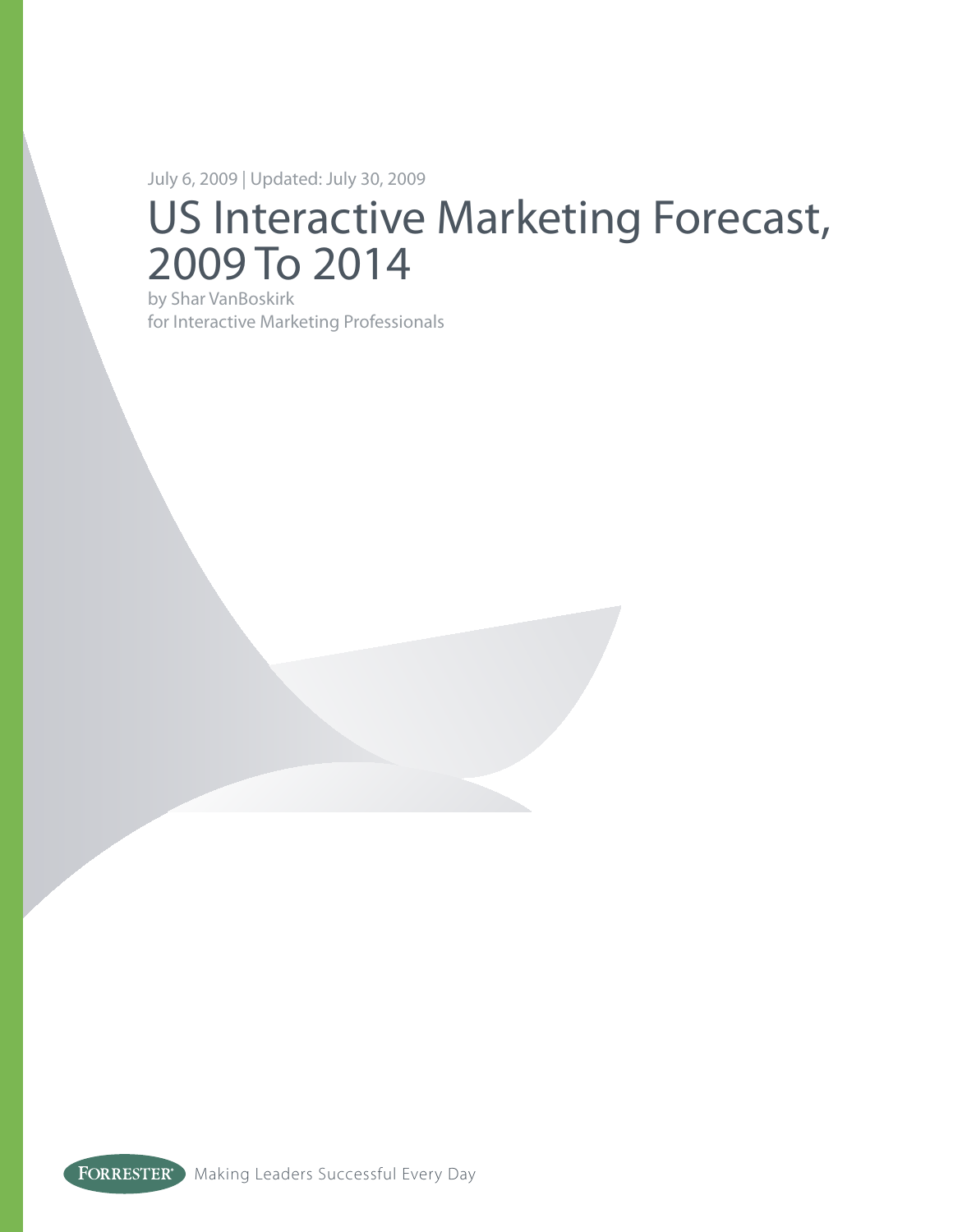

July 6, 2009 | Updated: July 30, 2009 US Interactive Marketing Forecast, 2009 To 2014 Spend Will Reach Nearly \$55 Billion As Interactive Cannibalizes Traditional Media **by Shar VanBoskirk**

with Christine Spivey Overby, Jennifer Joseph McGann, Niki Scevak, and Angie Polanco

### Executive Summary

Interactive marketing will near \$55 billion and represent 21% of all marketing spend in 2014 as marketers shift dollars away from traditional media and toward search marketing, display advertising, email marketing, social media, and mobile marketing. This cannibalization of traditional media will bring about a decline in overall advertising budgets, death to obsolete agencies, a publisher awakening, and a new identity for Yahoo!.

## table of Contents

#### **Interactive Will Cannibalize Traditional Media** 2

What Changed From Our Previous Forecast

**Interactive Marketing Spend Will Near**  5 **\$55 Billion By 2014**

> Search Marketing Still Leads Interactive Spend Display Advertising Rebounds

Email Marketing Continues Healthy Growth

Social Media Fixes Itself In The Interactive Mix

Mobile Marketing Matters Post-Recession

#### WHAT IT MEANS

- **Interactive Trends Will Redefine Your Business** 15
- **16 Supplemental Material**

### NOTES & RESOURCES

Forrester conducted a quantitative survey with marketers. We also interviewed 16 vendor and user companies, including 24/7 Real Media, Altimeter Group, Burst Media, Carat International, Microsoft, MySpace.com, Sportgenic, TNS Cymfony, and Yahoo!.

#### **Related Research Documents**

["Interactive Marketing Channels To Watch In](http://www.forrester.com/go?docid=53721&src=47730pdf)  [2009](http://www.forrester.com/go?docid=53721&src=47730pdf)" June 4, 2009

"[The Interactive Marketing Maturity Model](http://www.forrester.com/go?docid=43521&src=47730pdf)" November 19, 2008

["US Interactive Marketing Forecast, 2007 To 2012](http://www.forrester.com/go?docid=42463&src=47730pdf)" October 10, 2007

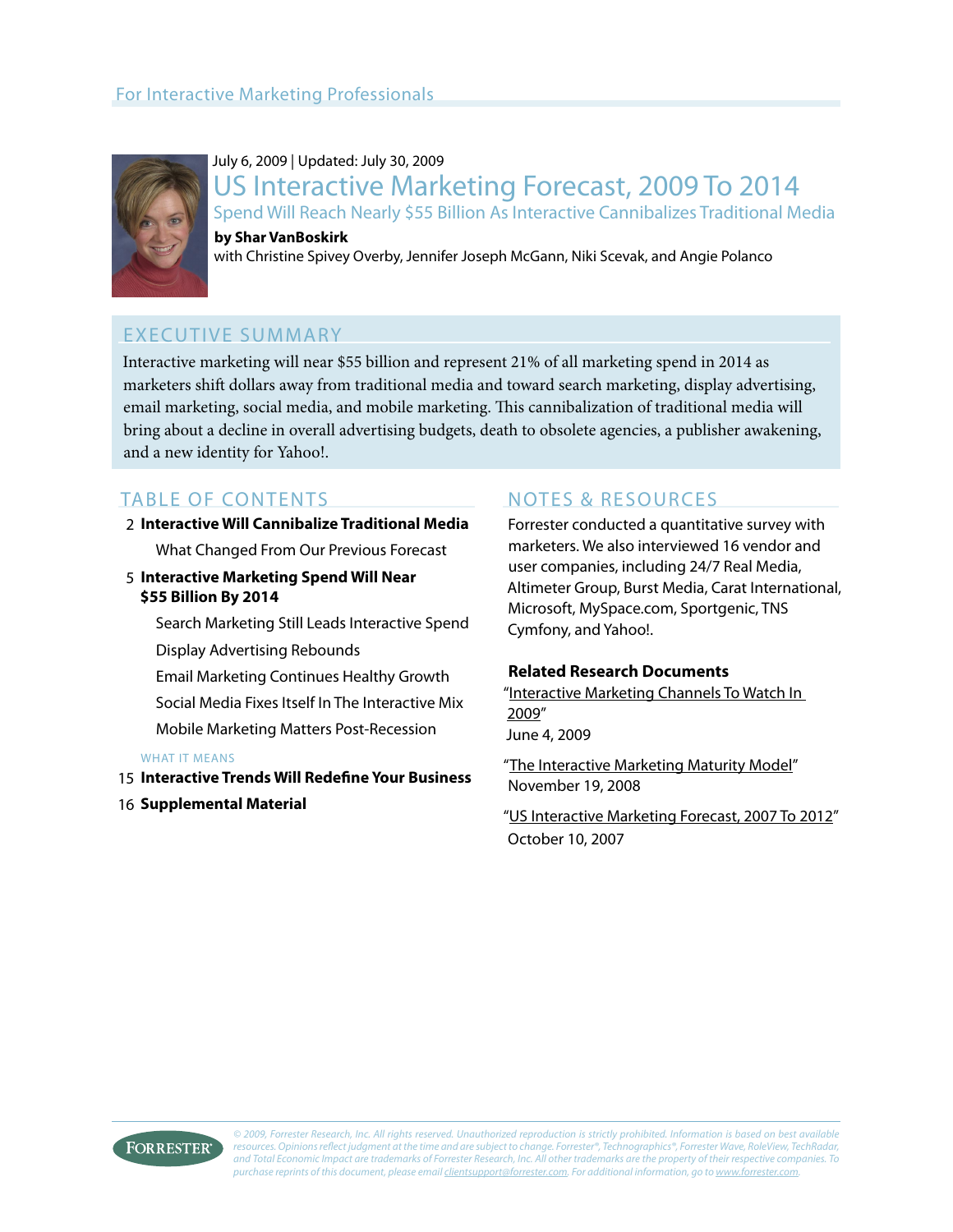#### **Interactive Will CanniBalize Traditional media**

This year, more marketers are shifting budget from traditional to interactive media rather than supporting interactive efforts with new monies as they have in years past (see Figure 1).<sup>1</sup> To explore the circumstances behind this trend, we surveyed 204 marketing executives from firms with more than 200 employees across multiple industries. We dug into their current and planned interactive marketing budgets and found that the following factors influence interactive planning:

- **· Poor economic conditions.** The majority of marketers find that interactive tools are more effective than traditional ones, especially in a recession (see Figure 2). When faced with budget cuts or the need for immediate sales, these marketers find that interactive tools are less expensive, more measurable, and better for direct response than traditional media. For example, Busch Entertainment — the theme parks arm of Anheuser-Busch Companies — is using Facebook and iPhone applications to try to regenerate slumping theme park attendance.<sup>2</sup>
- **· Increasingly interactive customer relationships.** Empowered consumers today expect a customized, interactive brand experience that goes way beyond a 30-second television spot or two-dimensional print ad. Forty-two percent of online adults and 55% of online youth want to engage with their favorite brands through social applications.<sup>3</sup> HRB Digital's H&R Block took this to heart. It used Facebook, MySpace.com, Twitter, and YouTube to make tax preparation accessible, even social, and to engage consumers with the brand throughout the year — not just at tax time.
- **· More strategic marketing organizations.** Although not yet universally involved in setting business direction, marketing is gradually assuming more organizational leadership in part because of its close connection to customers. More than 40% of marketers say that "marketing is the strategic leader in their organization."4 As part of this shift, CMOs will begin to buy their own technology, prioritizing interactive solutions like campaign management, Web analytics, and email marketing.<sup>5</sup>
- **· Moribund print inventory.** Consumer readership of newspapers and magazines has dropped 17% and 6%, respectively, since 2004 while offline publishers have struggled to translate their impression-based ad sales model into viable online business.<sup>6</sup> The result? Publishing giants Hearst Communications and Condé Nast are closing magazines like *CosmoGirl* and *Men's Vogue* while Gannett and The New York Times Company are restructuring and selling off physical assets. This leaves more advertisers disdaining print for interactive options: The Publishers Information Bureau reports that advertising revenue is down 20% for Q1 2009 compared with the same time period in 2008.<sup>7</sup>
- **· Proof that interactive marketing works.** At last, even laggard industries feel that they have enough experience and data to prove interactive marketing's worth. Online display spending by telecom companies in Q1 2009 grew 50% over Q1 2008.8 Pleased with double-digit growth

2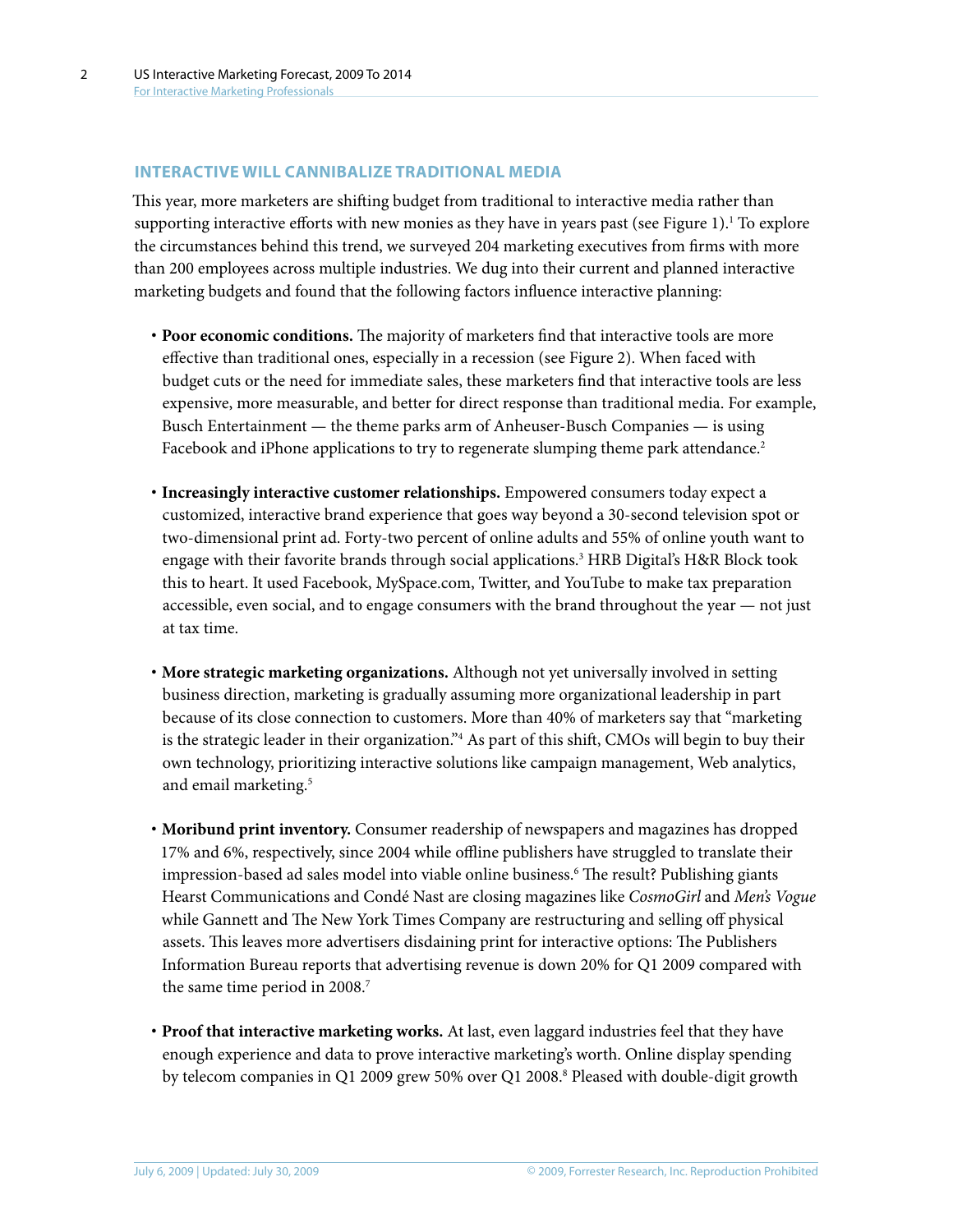in applications, Cornell University's business school, The Johnson School, is increasing its investment in interactive to between 60% and 70% of its overall marketing budget. Randy Allen, the associate dean for corporate relations explains why: "If we do [new media] strategically, we can target more effectively and do it more cost-effectively as well."





Source: March 2009 US Interactive Marketing Forecast Online Survey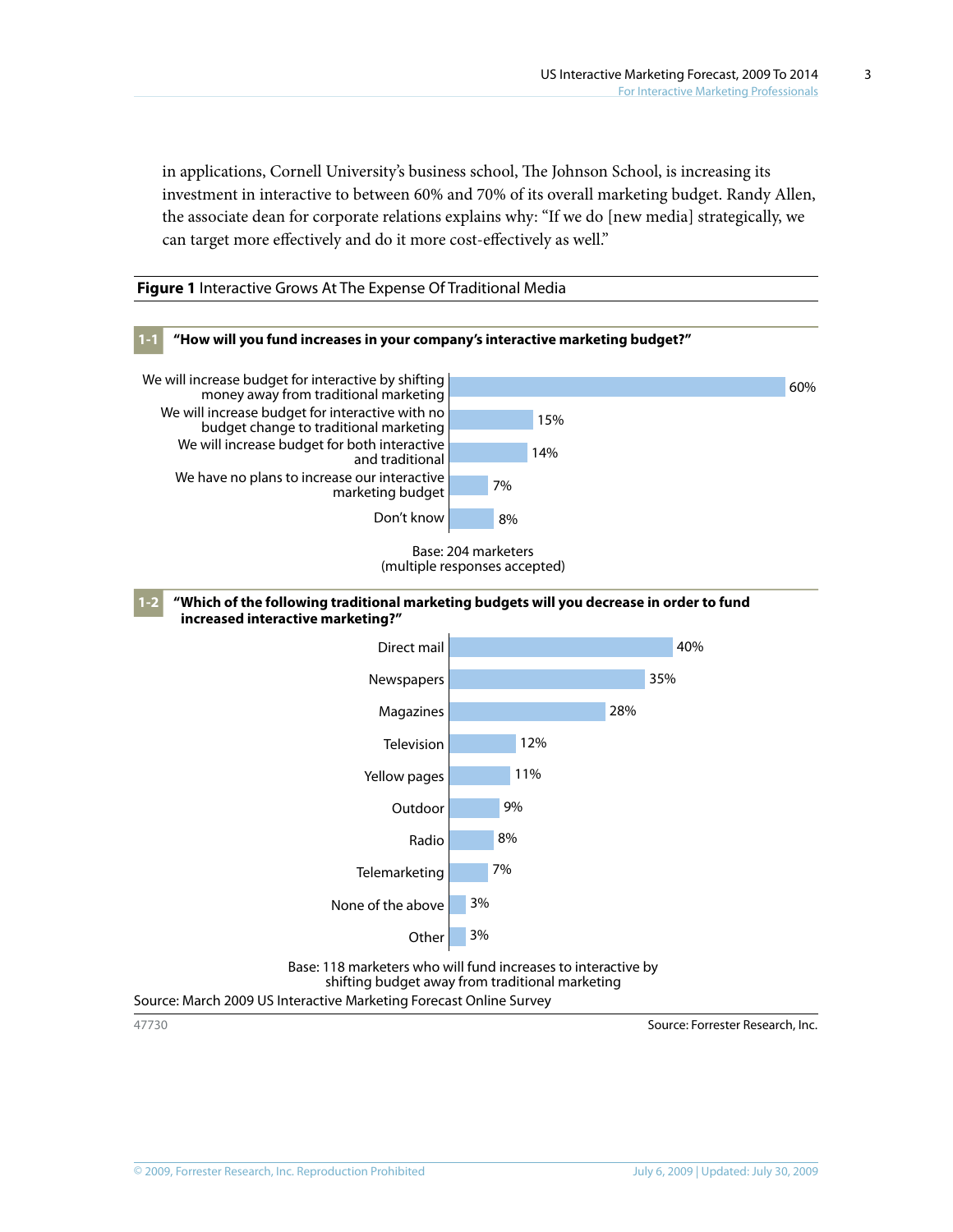#### **Figure 2** Marketers See Greater Potential In Interactive Channels





47730 Source: Forrester Research, Inc.

#### **What Changed From Our Previous Forecast**

As with past forecasts, this year we adjusted our scope and approach to best align with marketers' increasing interactive maturity.9 We also adjusted our modeling process a bit — this year working with an internal team of dedicated forecasting experts — in order to standardize Forrester's forecast methodology and ensure consistent outputs and forecast updates.10 As you consider this forecast against former ones, note that this one:

**· Shows delayed adoption of emerging media.** In 2007, we projected that adoption of online video would begin immediately with mobile marketing following by the end of 2009. Because of the recession, however, firms have been too resource-constrained to trial untested media. With the exception of creating social media assets — which 86% of marketers expect to do before the end of the year — adoption of emerging media is currently flat. Our new forecast projects that video and mobile spend will initiate in mid-2010 and early 2011, respectively, as marketers emerge from the recession.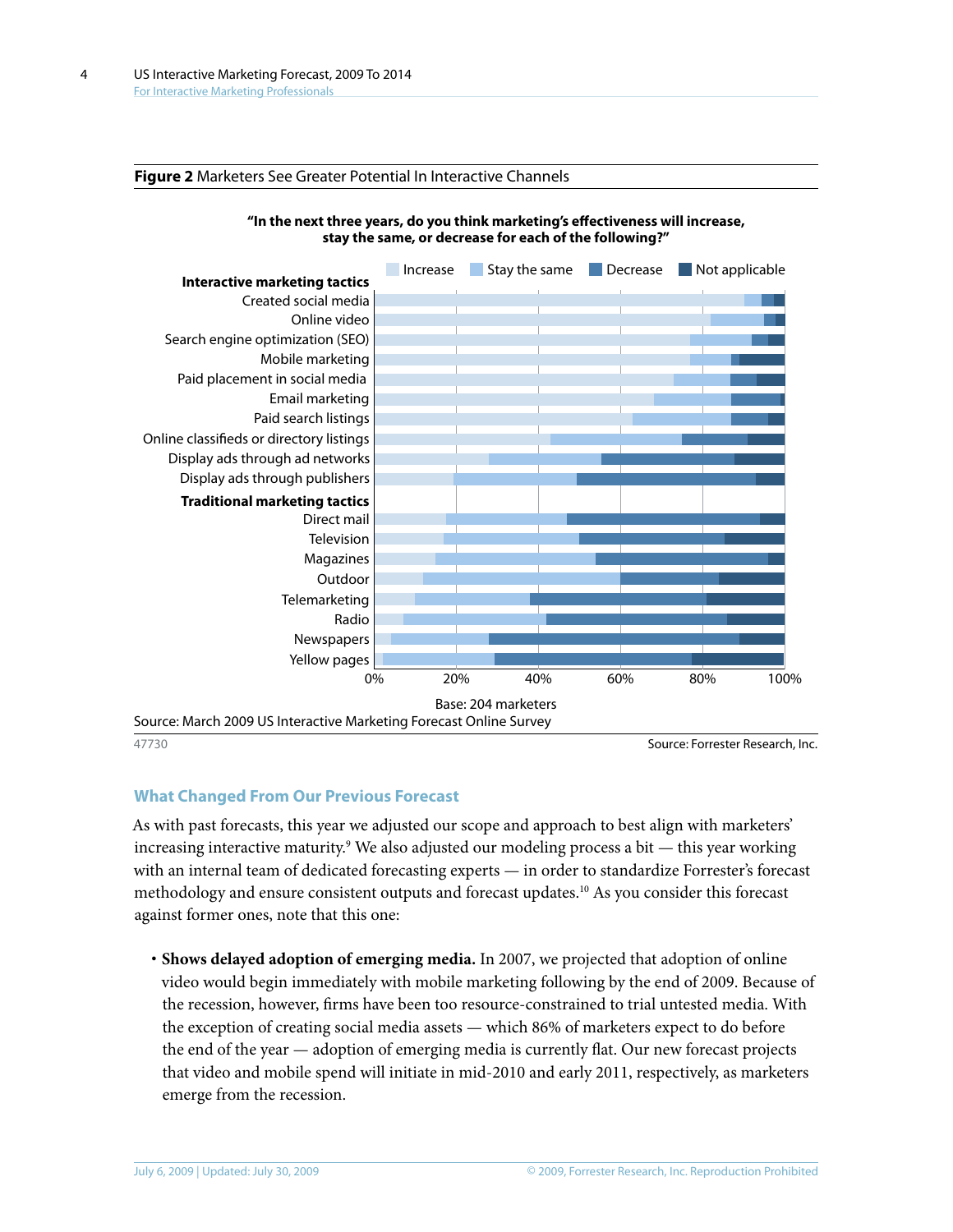- **· Shifts contextual ads out of search.** Contextual ads typically text ads bought on a keyword or category basis — historically have been rolled into the search budget because of their costper-click model. But as search programs increase in complexity and contextual ads start to include more visual elements — like images or video — they are shifting more wholly to the display budget.
- **· Rolls online video into display.** In our last forecast, because of its newness and limited availability, we sized online video spend based primarily on reported earnings from the few publishers selling it. The present forecast still sizes online video as pre-roll, mid-roll, and postroll ads but does so based upon the number of available video impressions and as part of the overall display advertising category. We do not include video production costs or costs to maintain on-site video assets as these are not typically part of the interactive media budget.
- **· Includes only email marketing delivery.** This year, we forecast growth in delivery of retention, acquisition, and transactional emails. To be as accurate as possible, we limited our email sizing to just the delivery and services included in the CPM paid to email service providers. In years past we also estimated spend on professional services like data integration, analytics, or creative. However, as email becomes more integrated with other channels, it is increasingly difficult to tell which part of the professional services spend is dedicated to email.
- **· Sizes only integrated social media campaigns and created social assets.** This time, our social media forecast includes only money that changes hands for: 1) campaigns that are uniquely enabled by social media — like the McDonald's Big Mac Chant-Off, which encouraged users to record and post their own versions of the Big Mac chant using tools created by MySpace. com; and 2) the creation of social media assets that a marketer will own, like a proprietary blog, community site, or downloadable widget. We include online ads on social networks in our display ad category and do not size internal social media staffing costs.
- **· Breaks out mobile.** Limited available mobile marketing data in 2007 led us to wrap mobile into a larger "emerging media" bucket for our 2007 forecast. For this forecast, however, better data is on hand. We looked at a variety of inputs — mobile handset sales, usage rates, available inventory, and pricing — and projected expected mobile marketing adoption rates based on current trends and adoption of analogous media in order to create a unique mobile marketing model.

#### **Interactive Marketing Spend Will Near \$55 Billion By 2014**

Marketers are getting better at balancing channel investments with consumer media time. Newspaper, magazine, and television share is down while Internet spend stands at 12% of overall advertising — a percentage that will continue to grow as marketers shuffle dollars away from lowperforming traditional media into more relevant interactive channels (see Figure 3).

5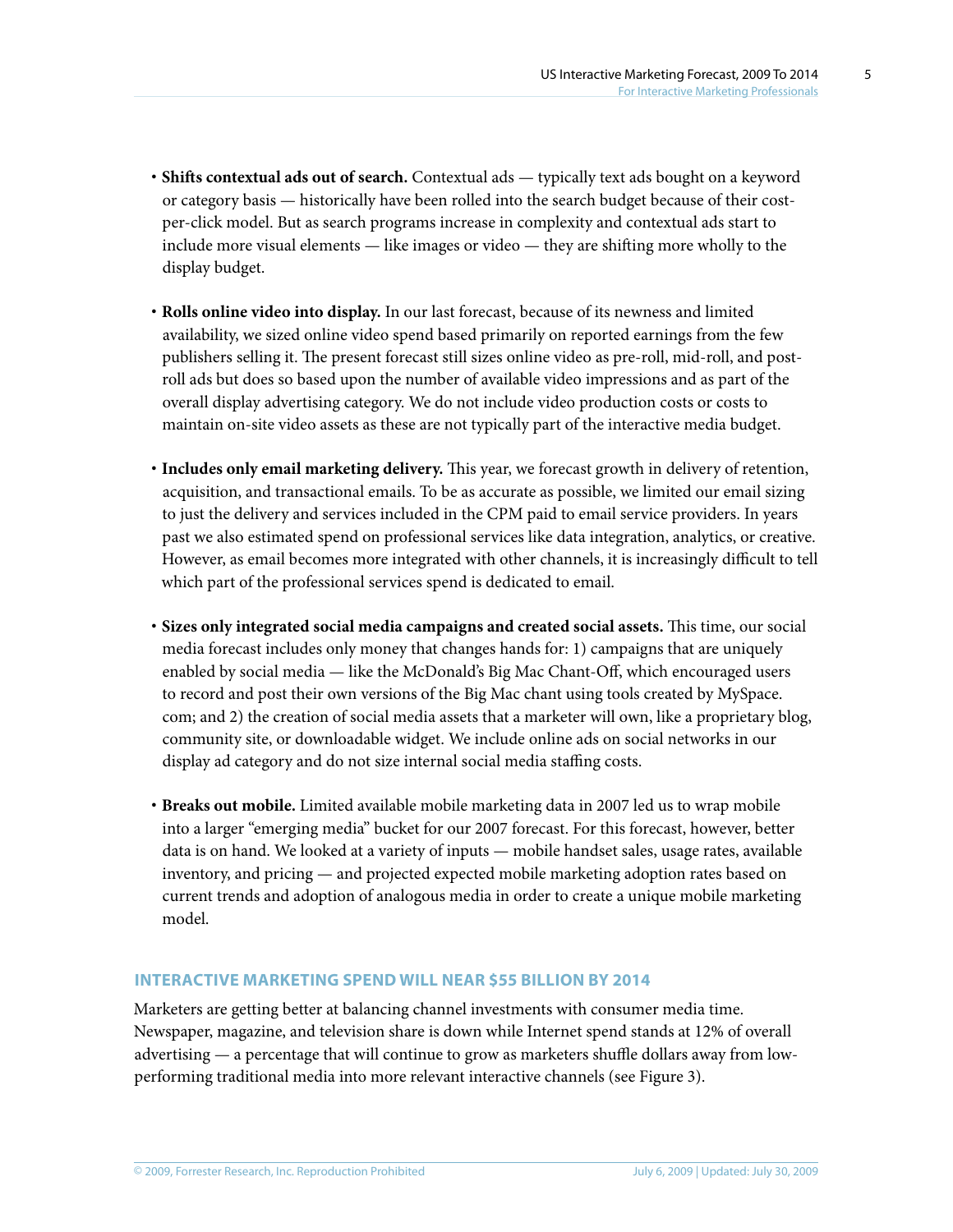Our forecast examines the pace of the shift toward interactive marketing as a more substantial part of the marketing mix. We expect search marketing, online display advertising, email marketing, social media, and mobile marketing collectively to grow to nearly \$55 billion by 2014 (see Figure 4).

**Figure 3** Media Budgets Are Not Yet Balanced With Consumer Media Time

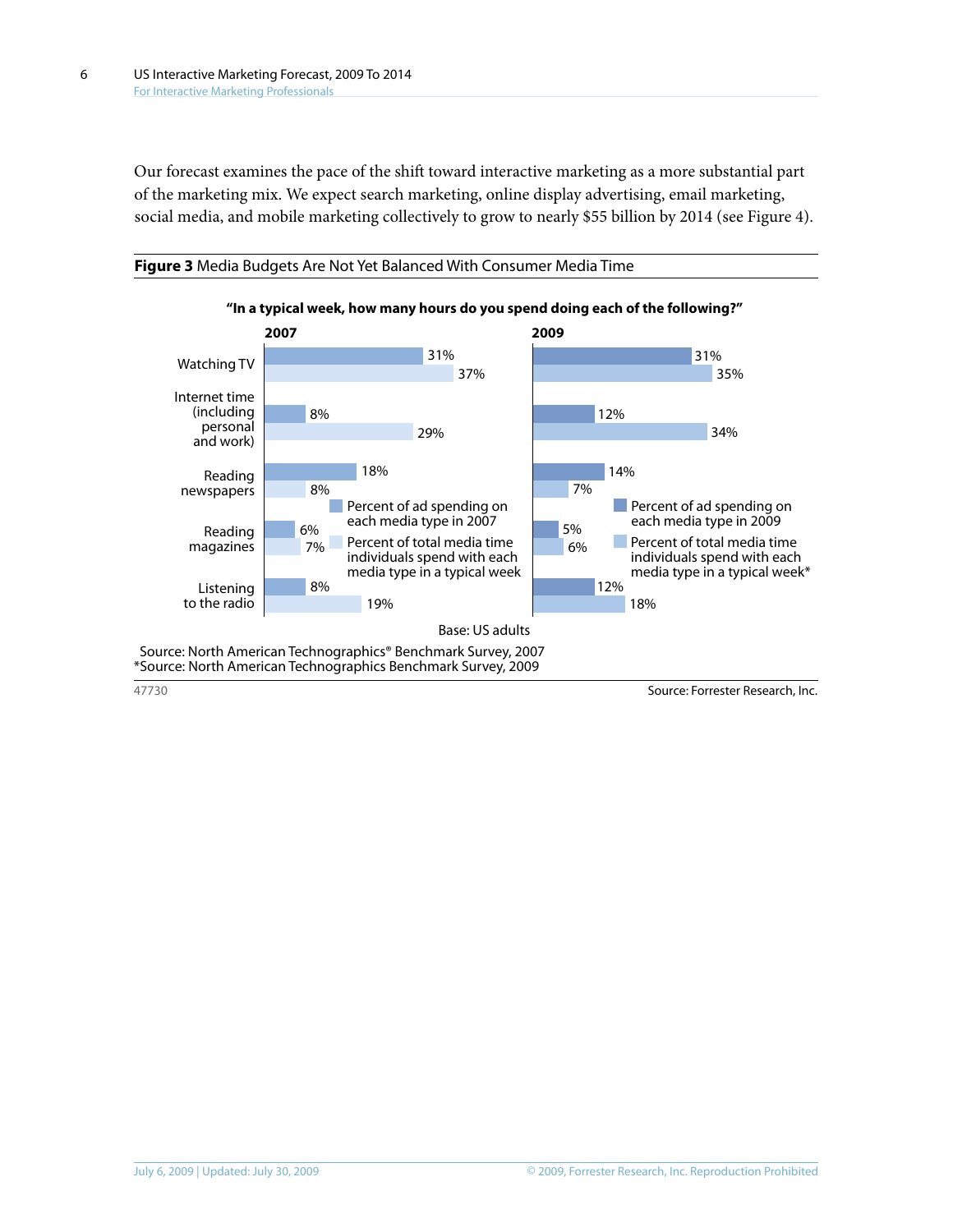

#### **Search Marketing Still Leads Interactive Spend**

Marketers can't get enough of search's direct response marketing value. Even without contextual listings — this year we sized them with the display advertising budget — search marketing accounts for 59% of the overall interactive pie. We project spend on paid listings, which includes paid inclusion, and search engine optimization (SEO) to grow at a compound annual growth rate (CAGR) of 15% to \$32 billion by 2014 (see Figure 5). Expect:

- **· Smarter, bigger search programs.** Today more than 80% of marketers embrace paid search and SEO.11 Nearly two-thirds of all marketers spend to manage search programs through advanced tools or outsourced partners — an indication that search programs are gaining sophistication (see Figure 6). Dollar Thrifty Automotive recently increased investment in Omniture SearchCenter in order to make more informed paid search buys. And marketers will expand search efforts into more markets and more business lines. Epicor Software is doing both now that it has proven the effectiveness of its US program.<sup>12</sup>
- **· More inventory.** Rising consumer search volume 85% of online consumers search on their desktops at least weekly, and 11% have searched via mobile phones in the past three months combined with marketers' expanding use of multi-keyword or long tail phrases means simply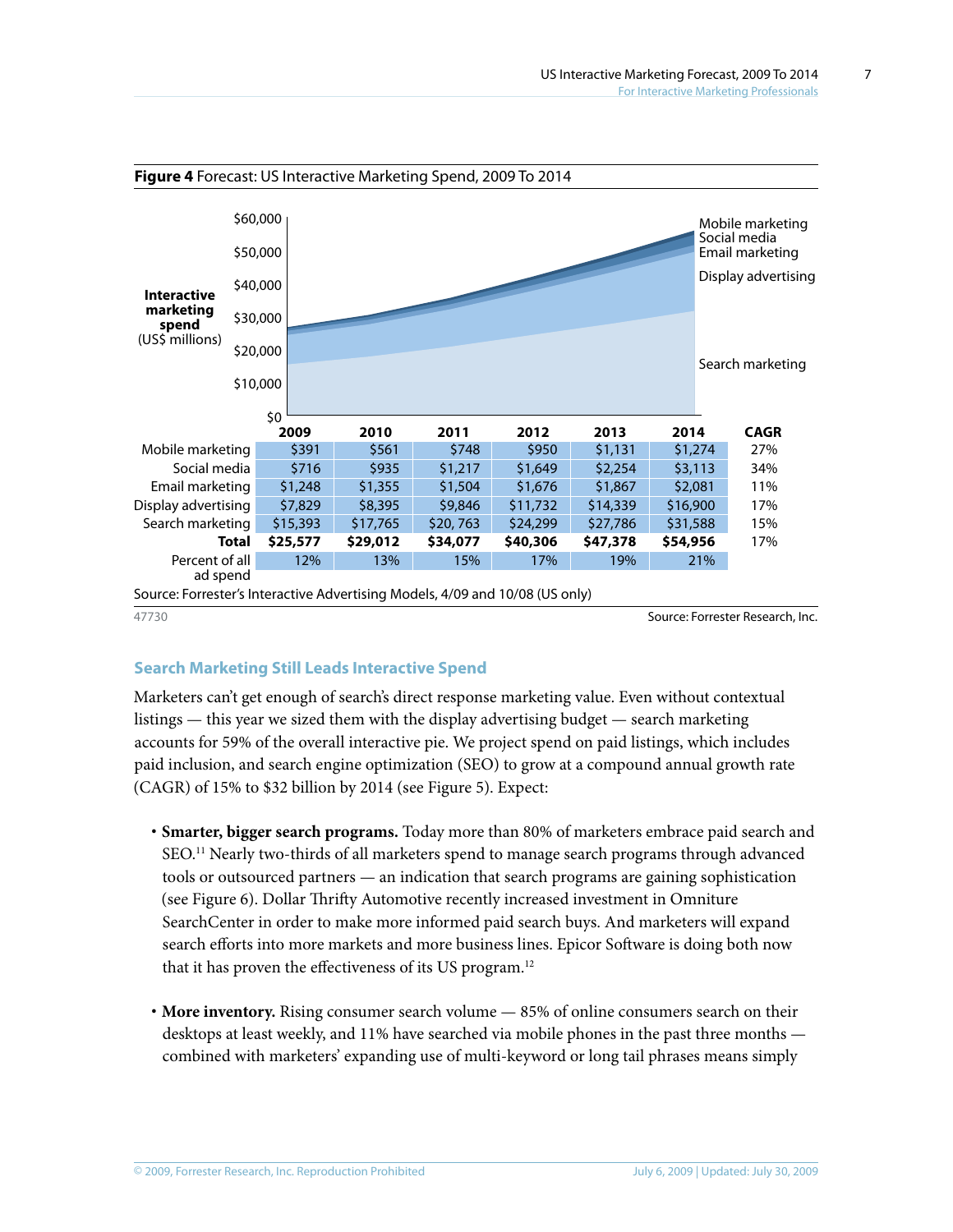that there are more searches for sale.13 And the birth of new search engines selling their own or additional Google inventory further expands slots where advertisers can place keyword ads. New multimedia search engine Searchme has served more than 5 million new cost-per-click placements to 20 marketers and 15 agencies.

**· Increased spend on SEO.** Investments in SEO were on the rise before the recession.14 But now, marketers looking for clicks at a cost much lower than paid search are joining those who return to SEO after mastering paid search programs. For example, Sovereign Bank finds that new account applications increase with a higher SEO investment. So it now buys just select keywords and spends former paid search monies on SEO.

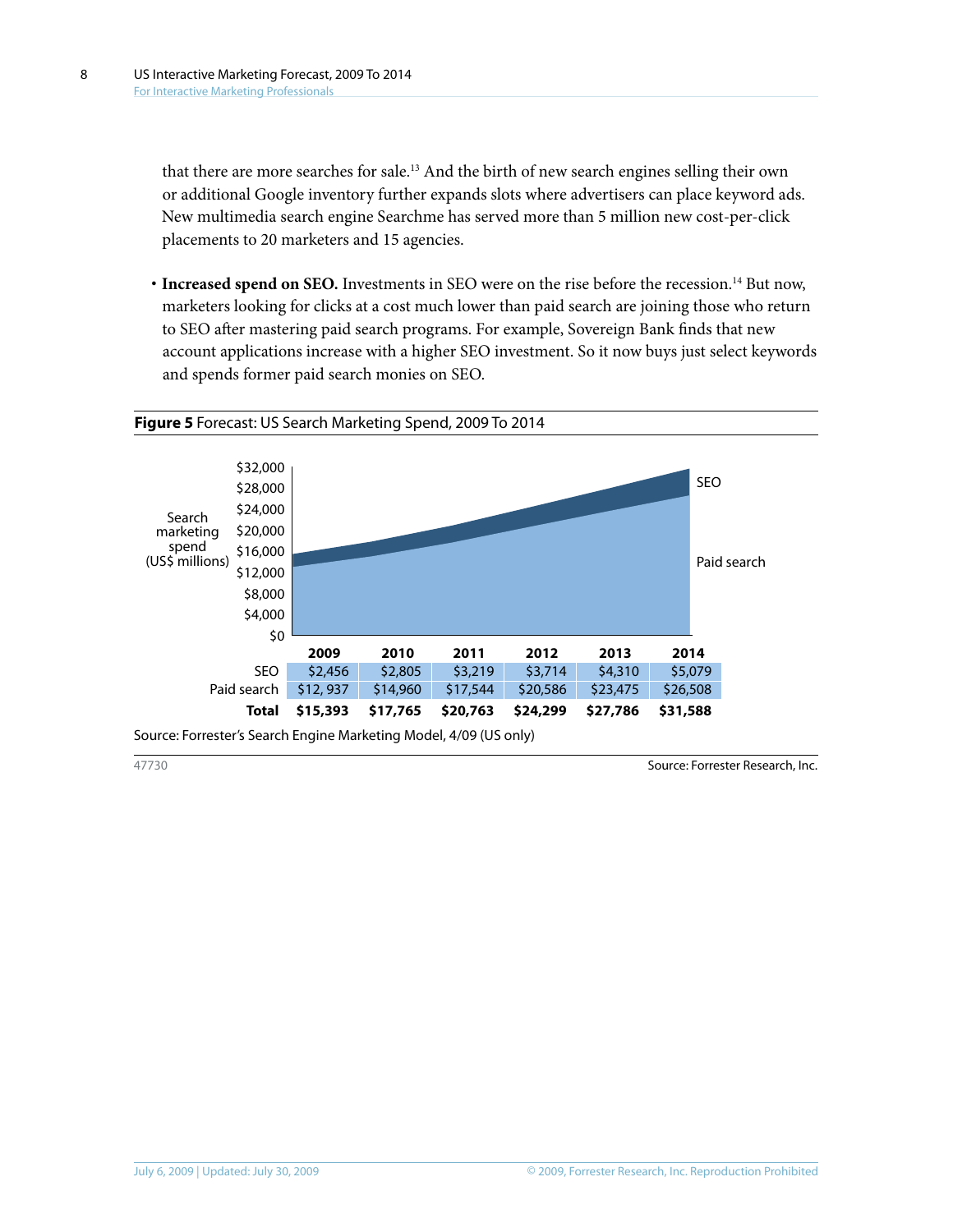

#### **Figure 6** Most Companies Outsource Search To Agencies

#### **Display Advertising Rebounds**

Spend on display advertising has dropped this year as recession-constrained marketers reallocate branding dollars to direct response media. But the medium is far from a decline. In fact, display advertising — including contextual listings and online video — will grow at a CAGR of 17% to reach almost \$17 billion by 2014 (see Figure 7). This growth is due to:

- **· Preference for performance-based media buys.** Recession spending reveals that advertisers fancy pay-per-click (PPC) online buys over impression-based ones: 58% of display budgets today go to performance-based media (see Figure 8). We don't expect this trend to reverse post-recession. Instead, by 2010, marketers will be so enamored with the immediacy and easy measurement of PPC buys that they will spend more to buy this way, even when buying impressions may be more cost-efficient.
- **· Better measurement.** While today it is still more straightforward to measure the ROI of PPC buys than of brand advertising, attribution models — like Microsoft's Engagement Framework are making it easier for marketers to measure the relative influence of a branding event on an end sale.15 This improved visibility into the value of online media is prompting marketers to spend more on it. One consumer goods manufacturer uses Yahoo! Consumer Direct and The Nielsen Company to tie display ads to actual sales. The result? The director of interactive marketing at this firm says: "Our spending is going up significantly because we have been able to calculate a working ROI on almost all banner campaigns."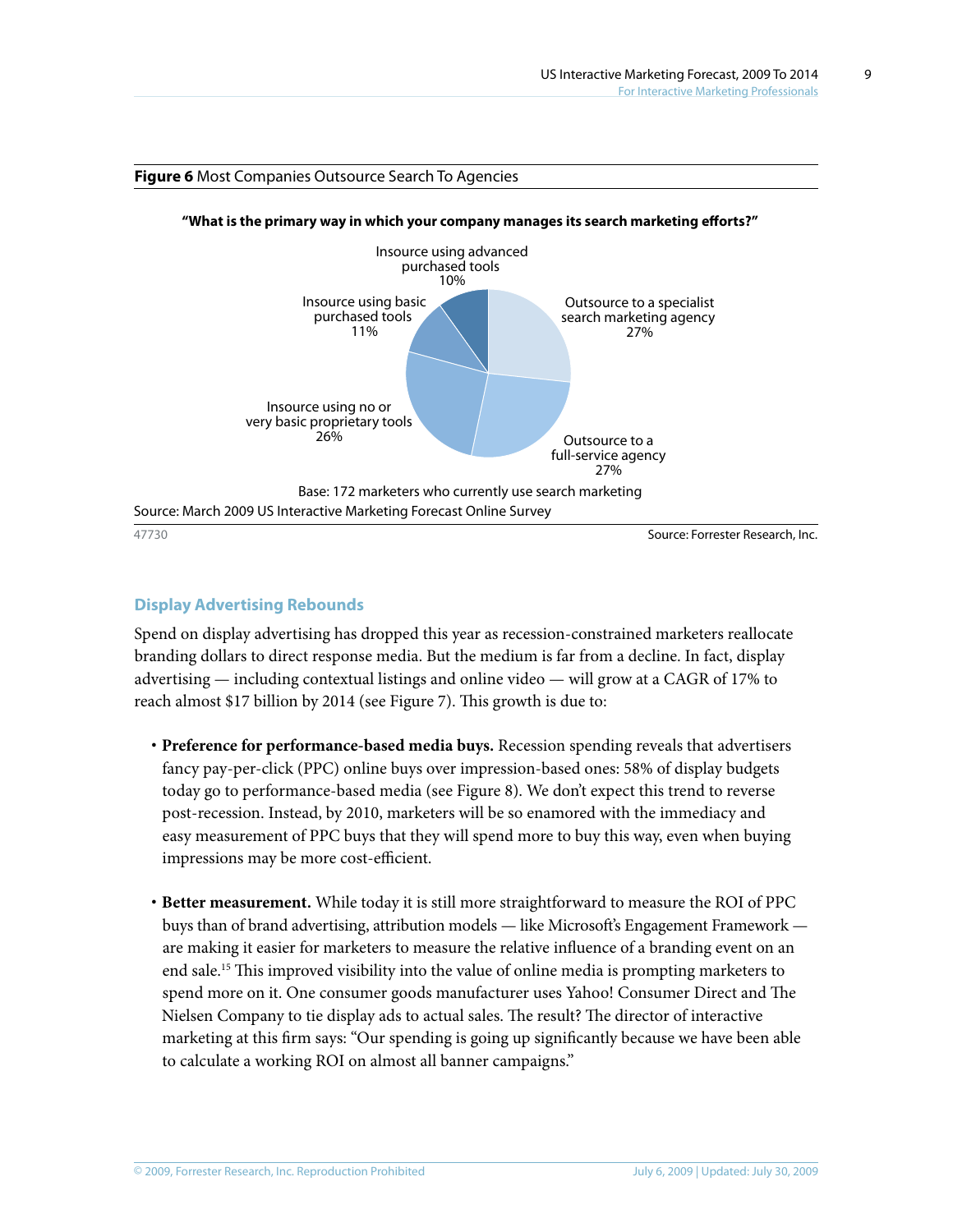- **· Rich media.** Marketers love rich ad formats that respond to consumer behavior, help lead customers toward purchase without needing them to click or create an interactive brand experience. Currently about one-third of display spend, rich media will grow to 45% by 2014 as marketers use more and pay a premium for rich media.
- **· Online video.** The recession stifled the rocket start we expected for online video; constrained resources this year limit marketer experimentation with emerging media.<sup>16</sup> But pre-roll, midroll, and post-roll ads still offer easy entry for brand advertisers familiar with the production and purchase process for television ads; online video follows the same approach. Plus, proliferation of online video content and advances in video players and ad servers means better inventory, more consumer usage, and better measurement for advertisers. Proctor & Gamble's Charmin bundles pre-roll ads in with its regular TV buys and sees 300% lift in awareness and recall from its online video spots.

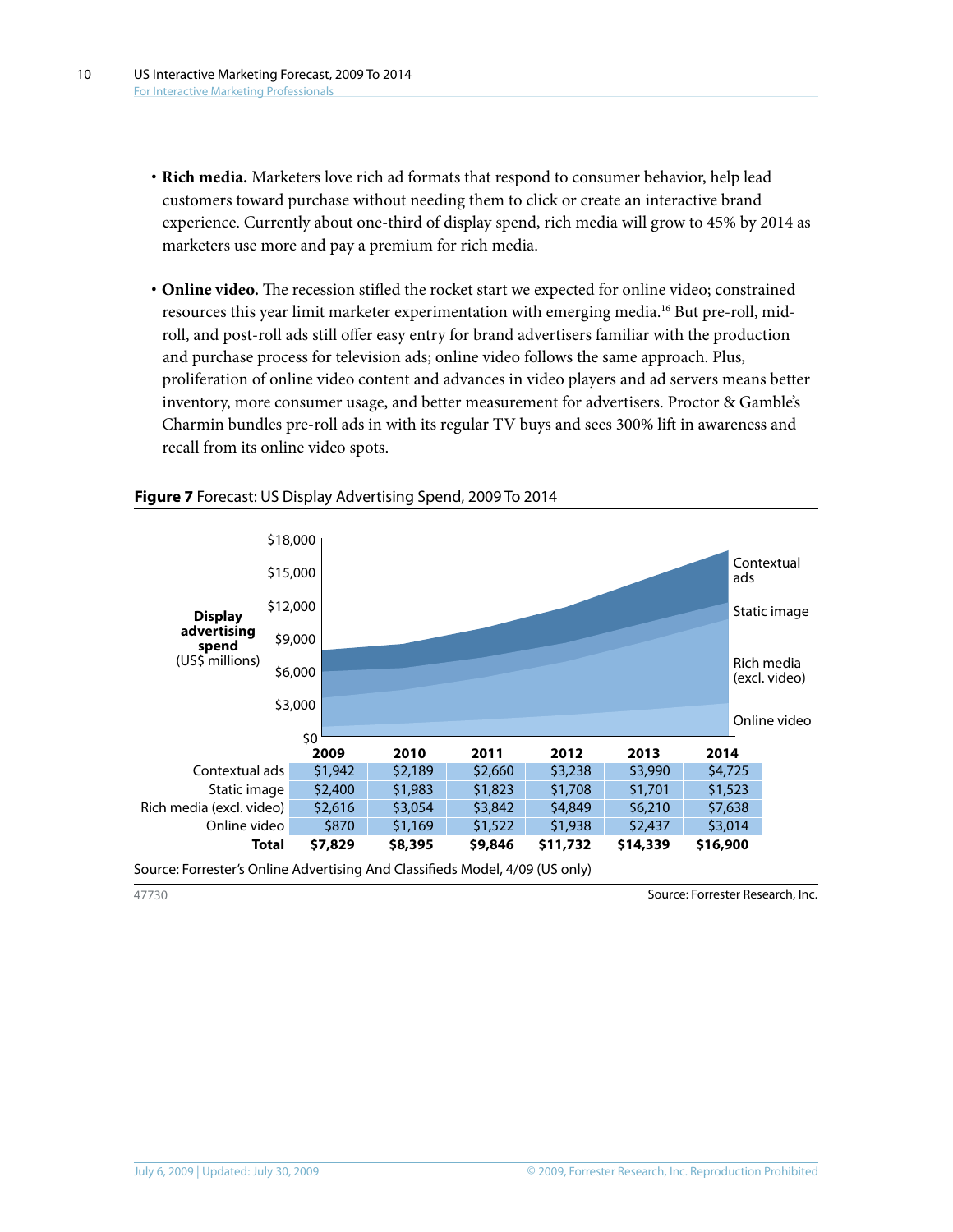

#### **Figure 8** Performance-Based Media Buys Will Increase In Share

#### **Email Marketing Continues Healthy Growth**

Marketers continue their love affair with email marketing: 97% of marketers are using or planning to use email marketing this year.<sup>17</sup> Although the slowest growth rate of any interactive channel in our study, email marketing will see an 11% CAGR over the next five years because of (see Figure 9):18

- **· A current email renaissance.** Email marketing is having a banner year as marketers: 1) grow their lists with the promise of "green marketing"; 2) turn on more and smarter programs to boost sluggish sales; 3) shift money to email from direct mail; and 4) improve email effectiveness by linking it to other channels like search or user-generated ratings and reviews. Sovereign Bank's email budget is up 10% to 15% for 2009 as it replaces historical direct mail elements with less expensive, more immediate email messages. In the words of Sovereign's email marketing manager, "Email is so inexpensive we are getting even more use. We are completely skipping the direct mail piece of our Student Campaign."
- **· Growth in marketing due to the social inbox.** Today, consumer communications via social networks have substituted for some regular email use. But ultimately, we expect that the social inbox — both literal inboxes within social networks and other messaging forums à la Twitter that are still to come — will be another place where email marketers can reach target users.<sup>19</sup> This means that marketers will increase send volume by reaching the same customer in multiple inboxes. And they will spend for services like those from Datran Media, which send messages directly to Facebook users, or those from Silverpop, which enable users to share favorite emails with social network addresses.<sup>20</sup>
- **· Further decline in email marketing costs.** Despite the above two trends pushing up email spend, waning delivery costs will temper overall growth. Average per-email costs have been less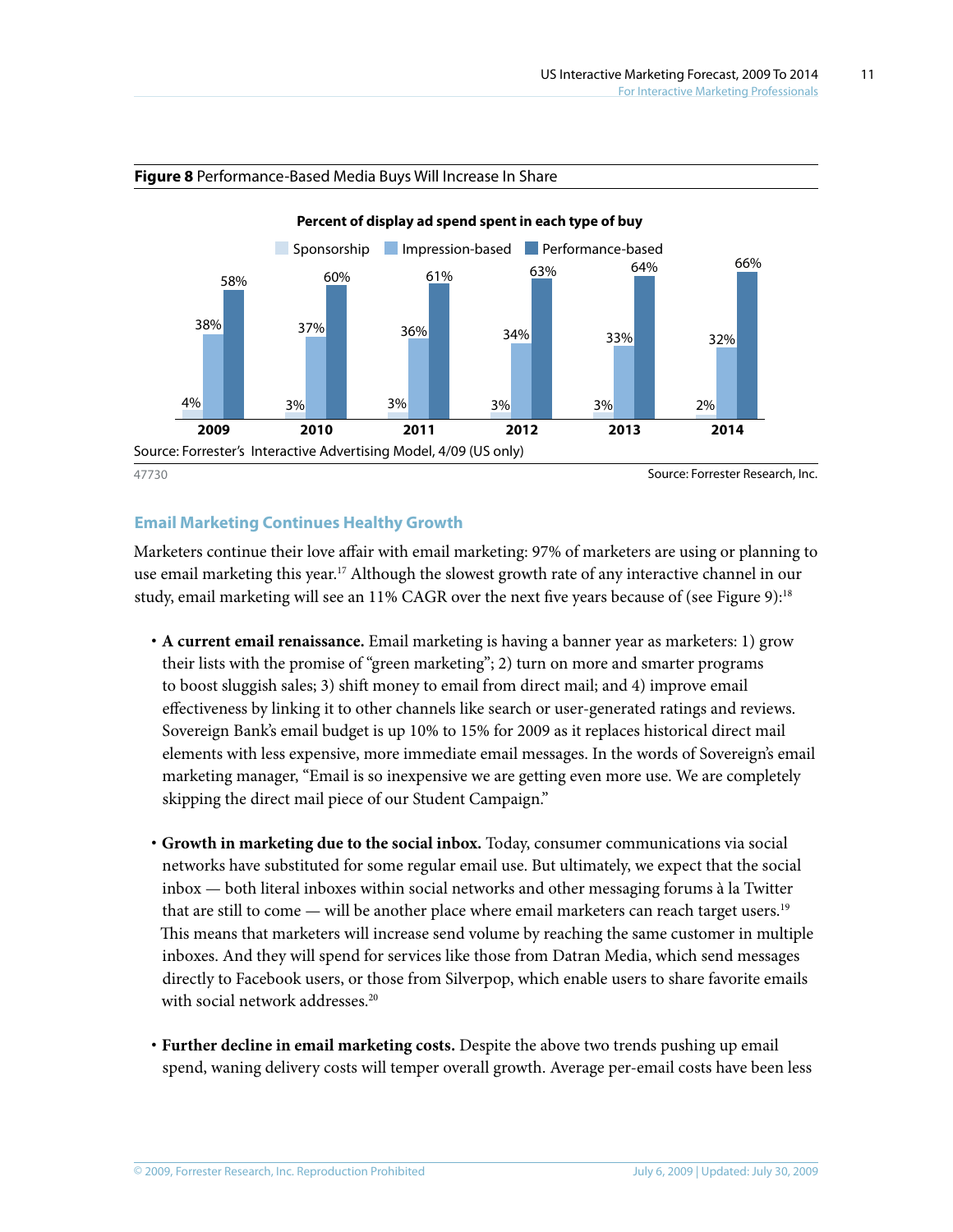than \$.01 for the last six-plus years, but budget-strapped marketers are squeezing vendors even harder to drop email delivery costs.<sup>21</sup> Experian CheetahMail finds that its retailers are mailing more but not increasing spend due to price compression. And Forrester's volume of inquiries from clients seeking cheaper email vendors is up this quarter.



#### **Social Media Fixes Itself In The Interactive Mix**

Social media will see the steepest growth of any channel in our 2009 forecast: a 34% CAGR over the next five years as marketers invest to keep up with consumers' increasingly social use of the Web.<sup>22</sup> Spend on integrated campaigns through social networks and agency fees for creating owned social media assets will top \$3 billion by 2014 as (see Figure 10):

**· More companies embrace social media.** Social is growing into an established part of the interactive mix. Sixty-four percent of marketers already build social media applications and 22% more will by the end of 2009.<sup>23</sup> And social is even earning an interactive team headcount. As Steve Furman the director of design and social media for Discover Financial Services explains, "I was able to garner the social media responsibilities under my team; we are going to dive in headfirst in the next 30 days." Plus, as more social media best practices establish, marketers in regulated industries like healthcare will participate. The Health and Wellness Group at  $\text{im}c^2$ applies a standard framework to help life sciences clients set social media strategies based on their audience engagement, business goals, and tolerance for risk.<sup>24</sup>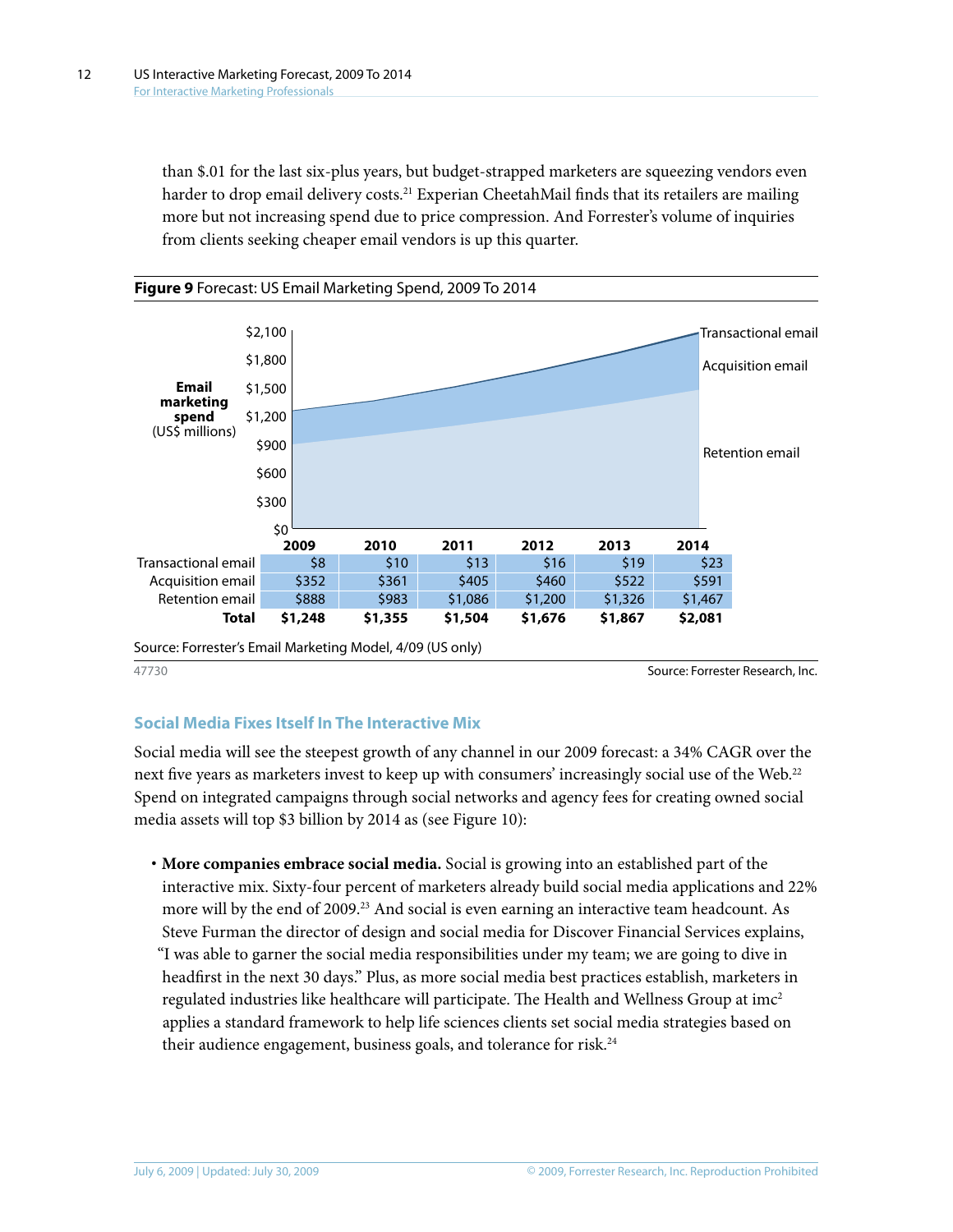13

- **· Marketers better understand the medium.** Marketers will improve how they use social media to engage — not just reach — target audiences. This means more spend on multichannel social media campaigns instead of just buying banners on community sites. To promote its alternativefuel vehicles, General Motors' Chevrolet worked with MySpace.com to create a virtual tree widget that would "grow" when watered online through visits and downloads. After reaching a threshold of downloads from Chevy's MySpace.com page, Chevy planted up to 225,000 real trees. Additionally, new tools like Tealium facilitate social media measurement, which will make it easier for marketers to use social media well.
- **· Social media matures.** Social media types, tools, metrics, and benchmarks are still very much under development. This means that many new ways to apply social media to marketing will unfold between now and 2014. A sneak peak at what to expect? In the next era of social media, peers will curate content for search engine results, cable operators will customize television channels by user, and portable identities will allow users to move their social profiles from site to site.<sup>25</sup> Test-drive this experience through Yahoo!'s Open Strategy where users access photo sharing apps or PayPal through Yahoo! Mail or update blog posts without leaving Yahoo!.26

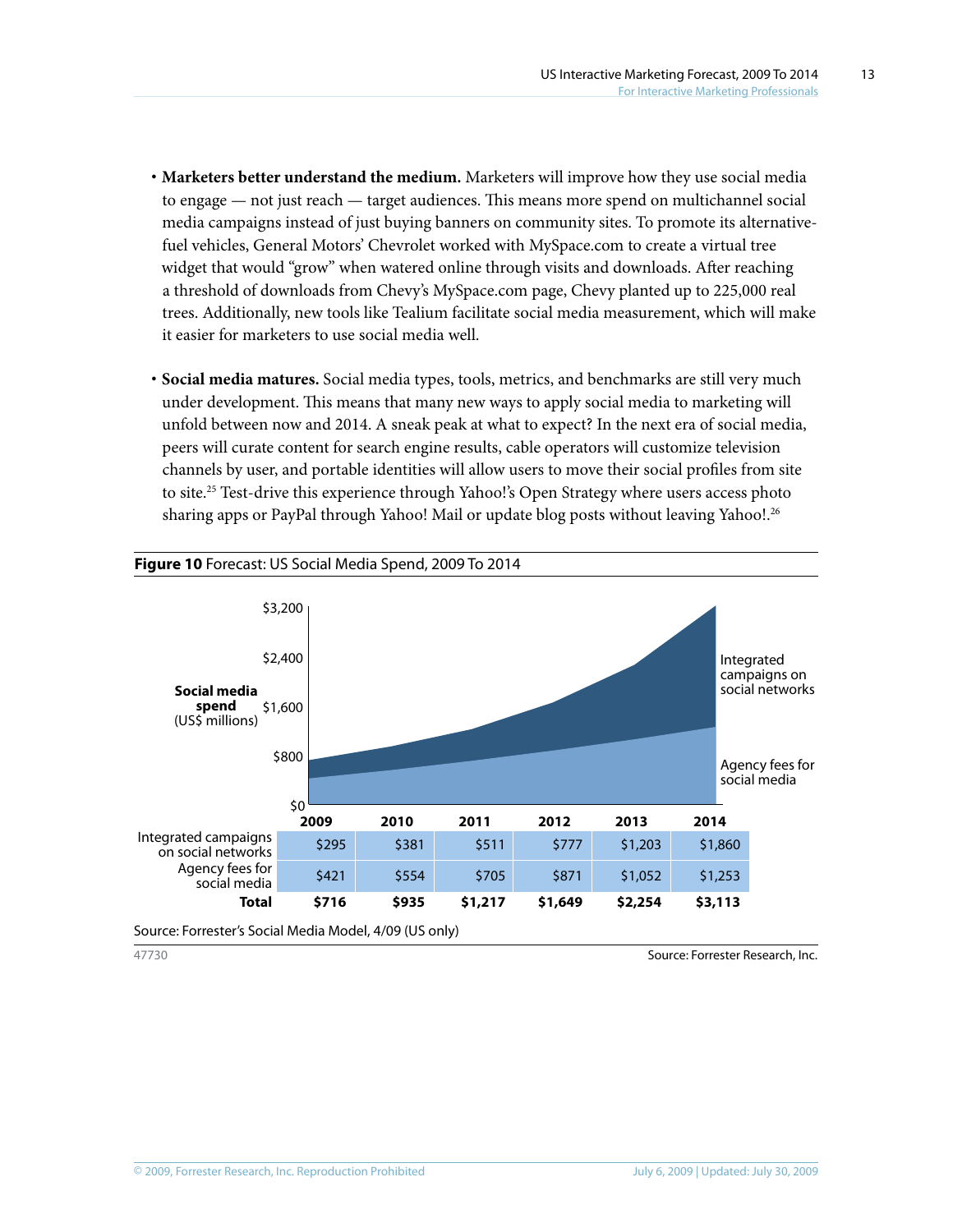#### **Mobile Marketing Matters Post-Recession**

Mobile remains one of the most anticipated, least adopted interactive channels in the mix. Sure, plenty of "cool" mobile programs exist: Sapient created a "spin the bottle" iPhone application for The Coca-Cola Company.27 But complexity around metrics, marketer, content, and carrier relationships, plus limited consumer mobile data use, stifles mainstream mobile marketing adoption today. Marketers will prefer more established tools to mobile until mid-2011 when we anticipate postrecession adoption will escalate. What will contribute to mobile marketing's 27% CAGR over the next five years (see Figure 11)?

- **· Increasing mobile data usage.** More than 50% of consumers with mobile phones sent or received text messages and 21% sent or received emails via a mobile device in 2008, compared with 46% and 15% who did the same in 2007.<sup>28</sup> We expect reliance on mobile functions to further increase as mobile devices improve, applications proliferate, and influential mobile users lead others to experiment.<sup>29</sup>
- **· Strategic mobile application development.** Everyone is jumping on the mobile application bandwagon. iPhone reports more than 35,000 available apps ranging from iFart — an electronic whoopee cushion — to mobile bill pay apps sponsored by Wells Fargo or JPMorgan Chase. But there is a limit to the volume of applications consumers will download. With the help of mobile Technographics®, marketers will invest in building a few targeted applications instead of slapping together a hodgepodge of cheap applications that agencies insist are good ideas.<sup>30</sup>
- **· Mobile maturity.** As mobile matures as a marketing medium, its usefulness to marketers will improve. For example, the Code of Conduct for Mobile Marketing and Mobile Advertising Guidelines from the Mobile Marketing Association (MMA) take an initial pass at standards. New mobile capabilities like mobile search from Google, Microsoft's Bing, and Yahoo! will provide additional, familiar inventory. Advances in RFID and in-store technologies will tie mobile communications to end sales. And the broad rollout of near field communications (NFC) will turn mobile devices into points of sale. As part of the NFC forum, Nokia recruits firms like Citigroup's Citibank, the Frankfurt RMV, and The Royal Bank of Scotland into NFC trials to help establish the physical infrastructure and marketer buy-in needed to make NFC work.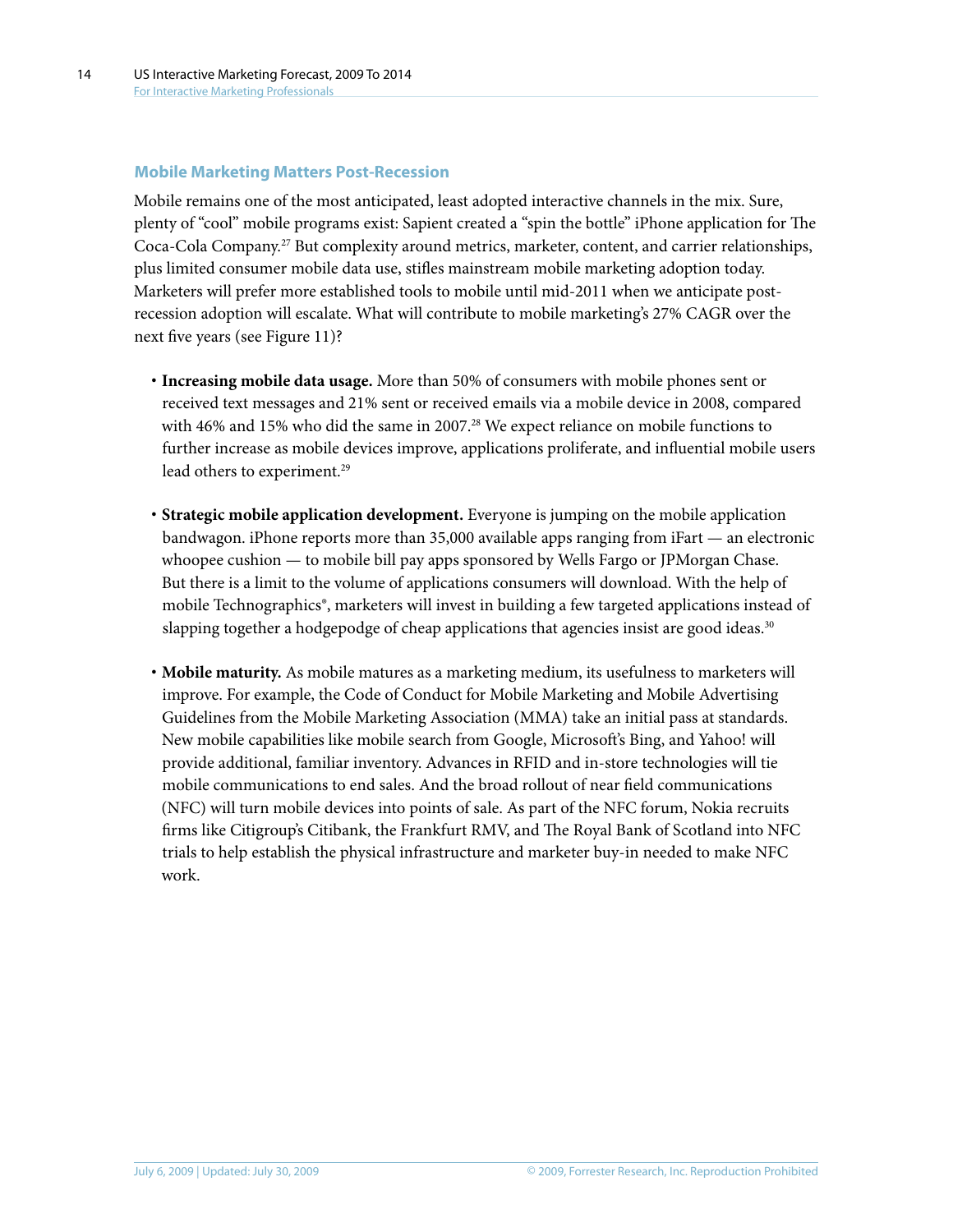

#### WHAT IT MEANS

#### **Interactive Trends Will ReDEFINE Your Business**

Unlike past forecasts, this one shows a whole scale shift in budget away from traditional media toward interactive. This means that the trends identified in this report will change much more than the growth curve for any given interactive channel. Marketers, agencies, publishers, and device manufacturers should expect their fundamental business models to transform as interactive takes a larger share of the marketing mix. How so?

- **·** *Advertising* **budgets will decline.** But *marketing* investments won't. With dollars moving out of traditional media toward less expensive and more efficient interactive tools, marketers will actually need less money to accomplish their current advertising goals.<sup>31</sup> Digital will usurp ad money even for big brand advertisers. Kimberly-Clark Worldwide's Huggies launched its Pure & Natural diaper line without TV ads in order to invest in the digital media its new mom target uses most.<sup>32</sup> But no reasonable marketer will relinquish budget because programs are running *too* efficiently. Instead, marketers will allocate unused advertising dollars into investments like innovation, research, customer service, customer experiences, and marketing-specific technology and IT staff, in order to further marketing's strategic influence within their companies.
- **· Traditional agencies expire.** We've hinted before that agencies that can't transition from pushing out messages to nurturing customer connections aren't long for this world.33 Agency readers, heed our warning. Services firms that lack data management, analytics, listening, social media execution, and strategy expertise will dry up. Likely fatalities? Havas'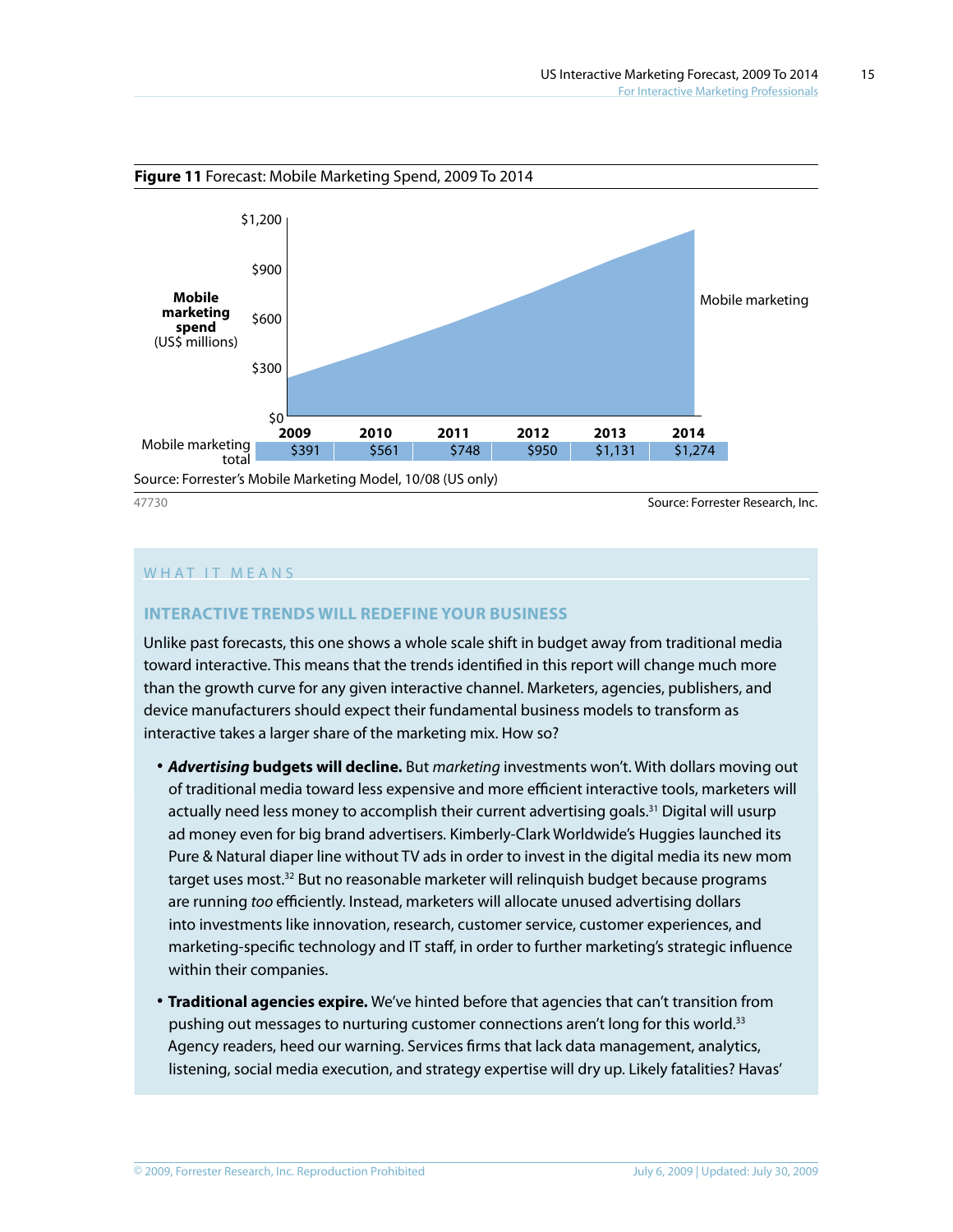Arnold and Interpublic Group's Mullen will be relegated to creative and production work as interactive agencies like R/GA and Razorfish assume agency of record status across enterprise firms. This means that insights gained from interactive programs will also become more key to business strategy. Digital agency TM Organic expanded its influence at Chrysler Group and now informs product, sales, and media strategy by modeling expected sales per different media mixes for the auto manufacturer.

- **· The supply side supplements sales with services.** Media glut combined with the declining emphasis on brand advertising is a kick in the gut to online publishers, most of whom languish passively behind ever-depreciating inventory.<sup>34</sup> But media budget shifts in the next five years will jolt lugubrious publishers out of their current torpor. Smart ad suppliers like iVillage will use site insights to illuminate the type, frequency, and format of interaction marketers should have with their audience, not just which users to target. We see individual publishers selling multiphase "conversations" instead of impressions. And big ad networks like Google and Advertising.com will leverage social profiles from Facebook to help marketers buy influencers on contextually valuable placements.
- **· Apple should buy Yahoo! . . . but won't.** With media becoming more syndicated, consumers will digest media across devices, not just across sites. Advantage: Microsoft with its device heritage and Google per its experiments with alternative platforms. Disadvantage: Yahoo! with its declining ad business and disjointed customer experience across channels. We think the present downturn in online media sales coupled with a possible loss of search share to Microsoft's Bing will leave Yahoo! looking for buyers. Our fingers are crossed for Apple. Apple's user-centric product experts could use an improved Web presence, content provider, and advertiser relationships. And Yahoo! needs access to consumers beyond the Web. We'd love to see an Apple/Yahoo! partnership give Google a run for its money, but we're betting Apple's proprietary culture will keep it from pulling the trigger. More likely is that a company like Lenovo — less consumer friendly, but rife with assets and looking to develop some managed services — will move on Yahoo! instead.

#### **Supplemental MATERIAL**

#### **Methodology**

Forrester's March 2009 US Interactive Marketing Forecast Online Survey was fielded to 204 marketers who indicate that they are decision-makers and influencers of interactive marketing budgets. Respondents mostly come from enterprise companies with 1,000 or more employees, distributed across seven industries: financial services; retail and wholesale trade; consumer products; travel and hospitality; media, entertainment, and publishing; manufacturing and hightech; and business services. LinkedIn fielded this survey online on behalf of Forrester during March 2009. Survey respondent incentives include \$15 cash equivalent incentives (e.g. Amazon gift card, charitable donation, etc.) as well as a summary of the survey results. We have provided exact sample sizes in this report on a question-by-question basis.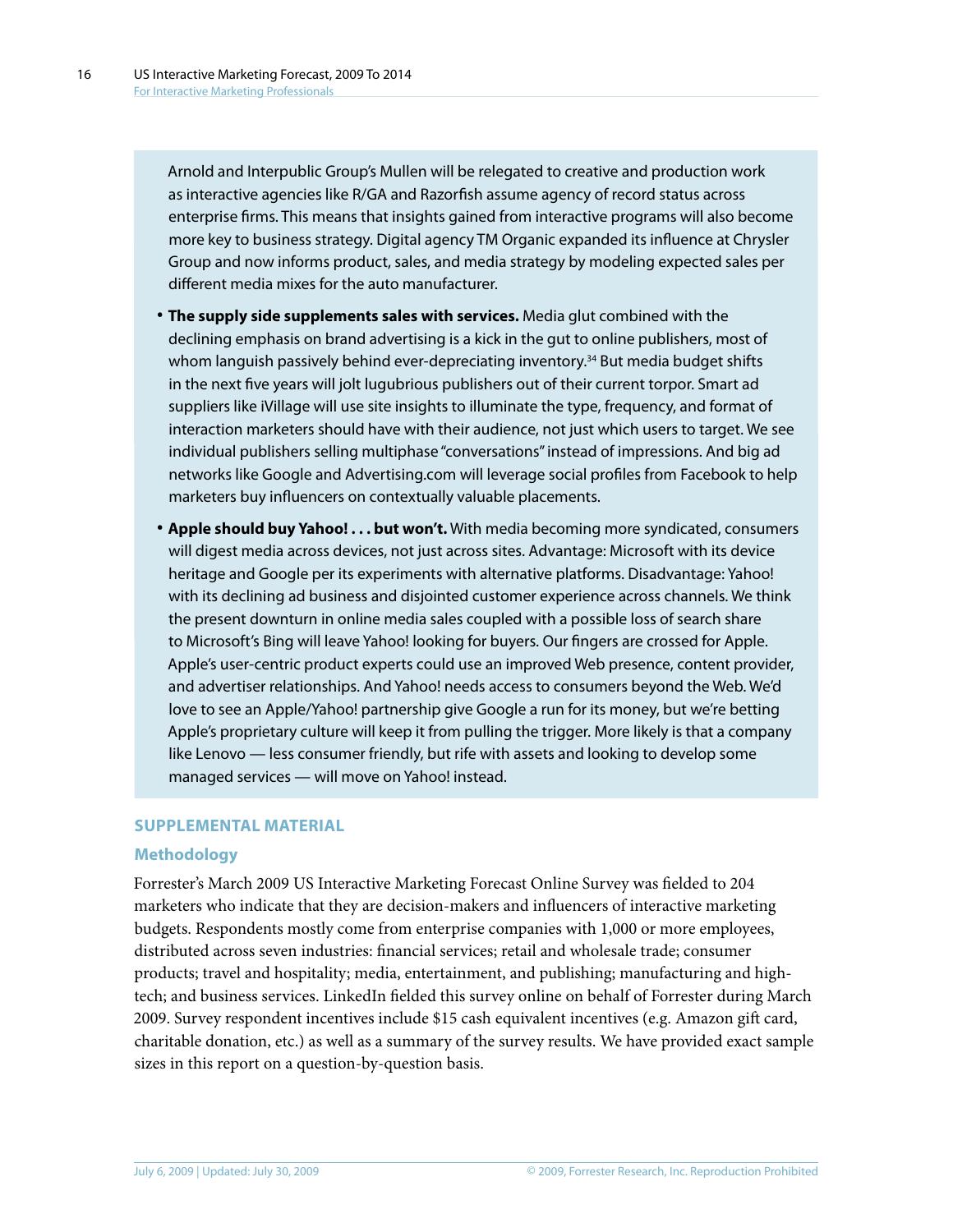For quality control, we carefully screen respondents according to job title, knowledge of budgets, and company size. Forrester ensures that the final survey population contains only those with significant involvement in the planning and running of interactive marketing programs. Additionally, quotas are set for industry as a means of controlling the data distribution.

In addition to sampling error, one should bear in mind that the practical difficulties in conducting surveys can introduce error or bias into the finding of opinion polls. Other possible sources of error in polls are probably more serious than theoretical calculations of sampling error. These other potential sources of error include question wording, question ordering, and nonresponse. As with all survey research, it is impossible to quantify the errors that may result from these factors without an experimental control group, so we strongly caution against using the words "margin of error" in reporting any survey data.

These statements conform to the principles of disclosure of the National Council on Public Polls.

For more information on Forrester's new ForecastView offering, including access to additional details and metrics not included in this report, please contact us at data@forrester.com.

#### **Companies Interviewed For This Document**

| 24/7 Real Media     | MySpace.com        |
|---------------------|--------------------|
| Altimeter Group     | Sportgenic         |
| <b>Burst Media</b>  | <b>TNS Cymfony</b> |
| Carat International | Yahoo!             |
| Microsoft           |                    |

#### **Endnotes**

- <sup>1</sup> In our 2007 forecast, we found that marketers were creating new budget for interactive investments in order to better distribute their dollars into the media most relevant to their customers. See the October 10, 2007, ["US Interactive Marketing Forecast, 2007 To 2012](http://www.forrester.com/go?docid=42463&src=47730pdf)" report.
- <sup>2</sup> Source: "Busch Theme Parks Kick Off Summer of Social Media," *Advertising Age*, June 2, 2009 (http://adage. com/abstract.php?article\_id=137019).
- <sup>3</sup> More than half of online tweens and teens, and 42% of online adults want to see a social application from their favorite brands. For example, one in four US online adults want to see discussion forums from brands they like, while more than one-third of teens want profiles on social networks. See the April 16, 2009, ["The](http://www.forrester.com/go?docid=53642&src=47730pdf)  [Social Tools Consumers Want From Their Favorite Brands](http://www.forrester.com/go?docid=53642&src=47730pdf)" report.

<sup>4</sup> Source: Q4 2008 Forrester Marketing Leadership Council Survey.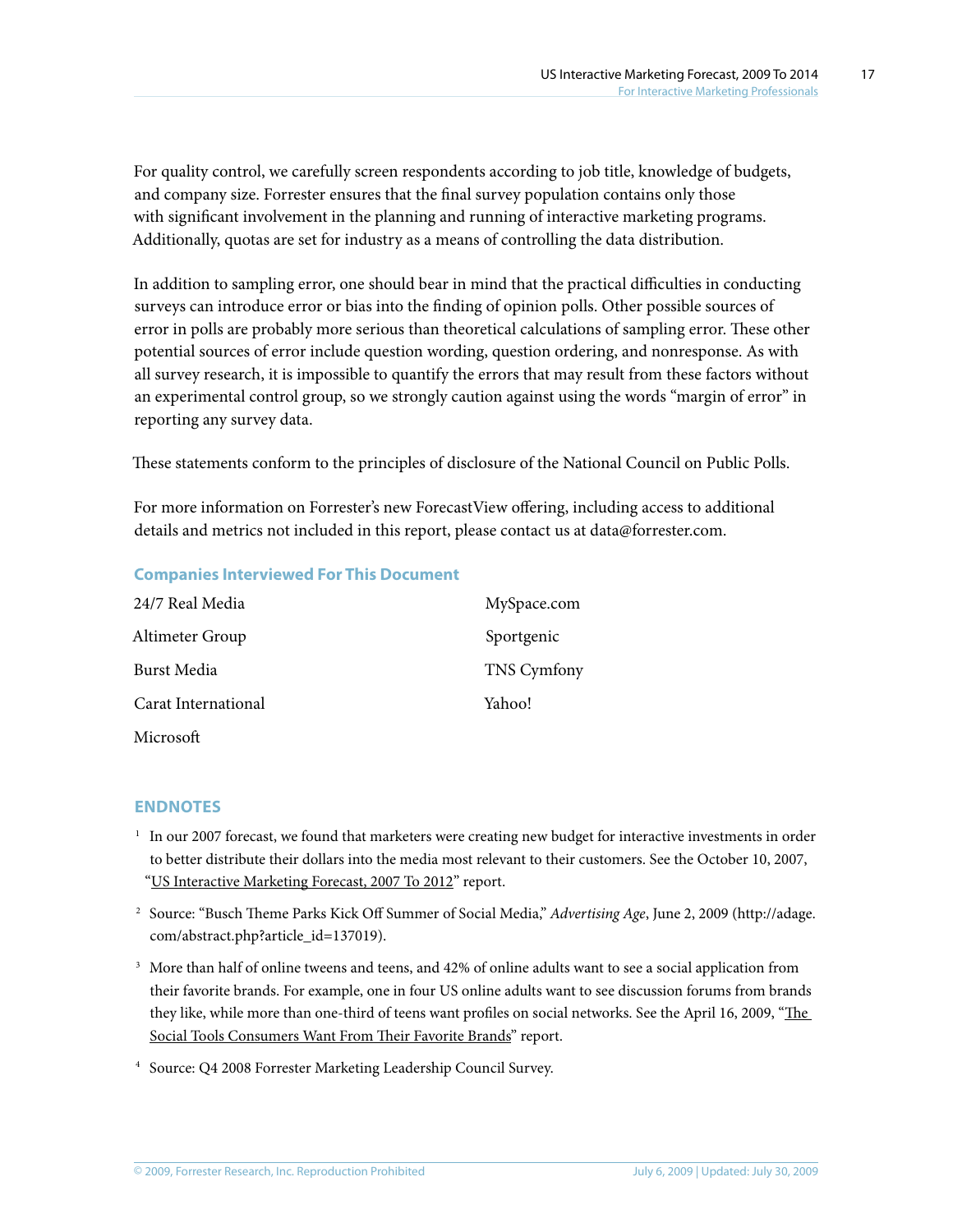- <sup>5</sup> Source: Q3 2008 Global Direct Marketing Technology Benchmark Online Survey. Costs and functional fit continue to drive most marketing technology decisions. But marketers aren't picking technologies on their own — IT continues to play an important role in the selection process. See the January 28, 2009, ["Marketing](http://www.forrester.com/go?docid=47061&src=47730pdf)  [Technology Adoption 2009](http://www.forrester.com/go?docid=47061&src=47730pdf)" report.
- <sup>6</sup> The newspaper industry faces formidable challenges: In 2007, publicly traded US newspaper companies collectively lost \$11 billion, or 26% of their value. Print circulation for paid newspapers in the US has fallen more than 16% since its peak in 1990, and coincident growth in online audiences and online ad revenue still falls short of filling the revenue gap left by the loss in print circulation. See the June 13, 2008, "The [Fragmentation Of Yesterday's Newspaper"](http://www.forrester.com/go?docid=46034&src=47730pdf) report.
- <sup>7</sup> Source: "Magazine Advertising Shows Effects of Soft Economy in Q1," Magazine Publishers of America, April 14, 2009 (http://www.magazine.org/advertising/revenue/by\_ad\_category/pib-1q-2009.aspx).
- <sup>8</sup> Source: "Telecoms Dialing Up Online Spend," MediaPost News, May 22, 2009 (http://www.mediapost.com/ publications/?fa=Articles.showArticle&art\_aid=106656).
- <sup>9</sup> Developing mature interactive marketing functions will help firms more easily adapt marketing programs as consumer behavior changes and new technologies unfold. To help marketers assess their own interactive marketing maturity and create a plan for improvement, Forrester developed a framework that classifies marketers into four levels according to the sophistication of their marketing: Skeptics, Experimenters, Practitioners, and Conductors. See the November 19, 2008, "[The Interactive Marketing Maturity Model](http://www.forrester.com/go?docid=43521&src=47730pdf)" report.
- $10$  Forrester's ForecastView team produces more than 40 independent forecasts in collaboration with our industry experts, to help clients successfully formulate strategy, benchmark performance, and inform business planning. Source: ForecastView (http://www.forrester.com/consumerdata/forecastview).
- $11$  For three years running, more than 90% of respondents have been using or planning email and search marketing. See the June 4, 2009, "[Interactive Marketing Channels To Watch In 2009"](http://www.forrester.com/go?docid=53721&src=47730pdf) report.
- $12$  Epicor Software chose to start with a limited-scope search program focused only on US distributors, manufacturers, and professional services firms — subsegments of Epicor's entire addressable market. By limiting its audience, Epicor could affordably assess which keywords, offers, and landing pages best drove prospect inquiries and leads. Using a "test and validate" approach helped Epicor justify doubling its search investment to expand paid placement across its other target industries and markets. See the September 29, 2008, ["Case Study: Epicor Software Uses Personas To Boost B2B Search Marketing Results"](http://www.forrester.com/go?docid=46804&src=47730pdf) report.
- <sup>13</sup> Source: North American Technographics<sup>®</sup> Interactive Marketing Online Survey, Q2 2009 (US).
- <sup>14</sup> Forrester's 2007 interactive marketing forecast projected spend on search engine optimization services to grow at a 36% CAGR between 2007 and 2013. See the October 10, 2007, "[US Interactive Marketing Forecast,](http://www.forrester.com/go?docid=42463&src=47730pdf) [2007 To 2012](http://www.forrester.com/go?docid=42463&src=47730pdf)" report.
- <sup>15</sup> An approach Forrester calls block-and-tackle attribution can help advertisers measure the value of their online advertising and social media on end transactions. See the March 3, 2009, ["Redefining Attribution In](http://www.forrester.com/go?docid=53600&src=47730pdf)  [The Social Computing Era,"](http://www.forrester.com/go?docid=53600&src=47730pdf) report.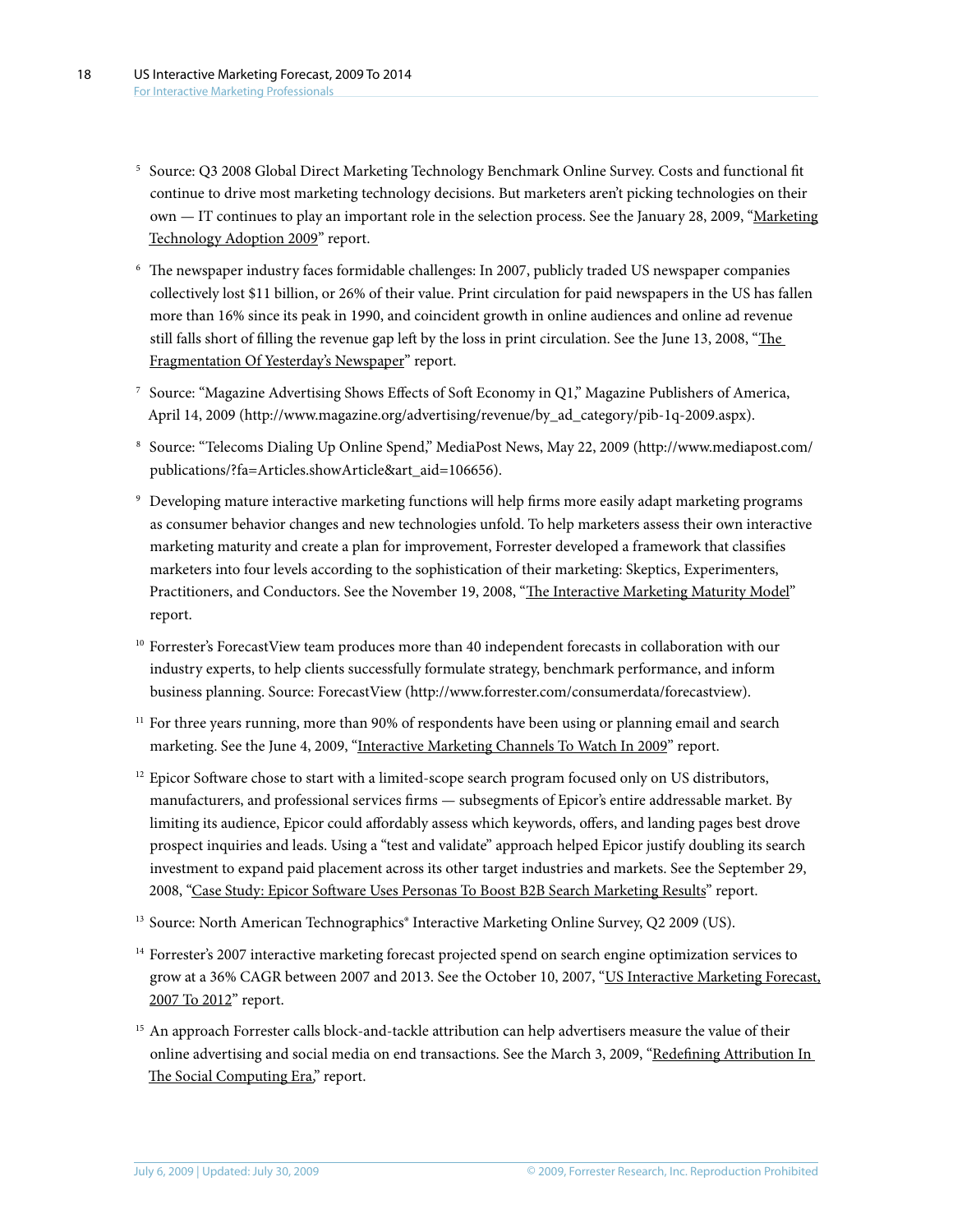- <sup>16</sup> Because of the recession, this year marketers decline their use of brand-oriented display media and are particularly shy to adopt emerging channels like online video and mobile marketing. See the June 4, 2009, ["Interactive Marketing Channels To Watch In 2009](http://www.forrester.com/go?docid=53721&src=47730pdf)" report.
- <sup>17</sup> Because of the recession, marketers cling to direct response specialists email and search and place their bets on social media applications. See the June 4, 2009, ["Interactive Marketing Channels To Watch In 2009](http://www.forrester.com/go?docid=53721&src=47730pdf)" report.
- <sup>18</sup> Marketing messages to the primary inbox will swell to an average of more than 9,000 annually in 2014, with retention email making up the largest permission-based share. See the June 12, 2009, "US Email Marketing [Forecast, 2009 To 2014](http://www.forrester.com/go?docid=53620&src=47730pdf)" report.
- $19$  Rising popularity of social messaging sites and synchronous forms of communication including text messaging and cell phone use are beginning to affect email use volume and effectiveness. See the July 10, 2008, "[The Social And Portable Inbox](http://www.forrester.com/go?docid=52931&src=47730pdf)" report.
- $20$  Email the original social marketing channel has a natural fit in the social world. Email marketers can further explore the social Web by employing the same platform they use to create, target, and deploy email marketing messages to subscribers. See the February 18, 2009, ["Five Ways To Perk Up Your Email Program](http://www.forrester.com/go?docid=48057&src=47730pdf)  [In 2009](http://www.forrester.com/go?docid=48057&src=47730pdf)" report.
- <sup>21</sup> Source: The Direct Marketing Association*, Statistical Fact Book*, The Direct Marketing Association, 2003.
- <sup>22</sup> Three out of four US online adults now use social tools to connect with each other compared with just 56% in 2007. See the October 20, 2008, ["The Growth Of Social Technology Adoption](http://www.forrester.com/go?docid=44907&src=47730pdf)" report.
- <sup>23</sup> More than half of firms expect to increase interactive marketing investments this year if the recession continues. But against a backdrop of overall growth, some digital channels fare better than others. Created social media assets are growing. See the June 4, 2009, ["Interactive Marketing Channels To Watch In 2009](http://www.forrester.com/go?docid=53721&src=47730pdf)" report.
- <sup>24</sup> Source: "Is Social Media Right for Your Healthcare Brand?" imc2 (http://newsroom.imc2.com/pr/imc2/srpdownload.aspx?fid=71646).
- <sup>25</sup> Today's social experience is disjointed because consumers have separate identities in each social network they visit. A simple set of technologies that enable a portable identity will soon empower consumers to bring their identities with them — transforming marketing, eCommerce, CRM, and advertising. IDs are just the beginning of this transformation, in which the Web will evolve step by step from separate social sites into a shared social experience. Consumers will rely on their peers as they make online decisions, whether or not brands choose to participate. See the April 27, 2009, "[The Future Of The Social Web"](http://www.forrester.com/go?docid=46970&src=47730pdf) report.
- <sup>26</sup> Source: *Yahoo! Developer Network Blog* (http://developer.yahoo.net/blog/archives/2008/04/introducing\_ the\_1.html).
- <sup>27</sup> Source: Sapient (http://www.sapient.com/en-us/Interactive/Work.html#/?project=63).
- <sup>28</sup> Forrester's North American Technographics® Benchmark reports are our annual guide to consumer device adoption and forecasts, demographics, and technology attitudes and behaviors. See the September 7, 2007,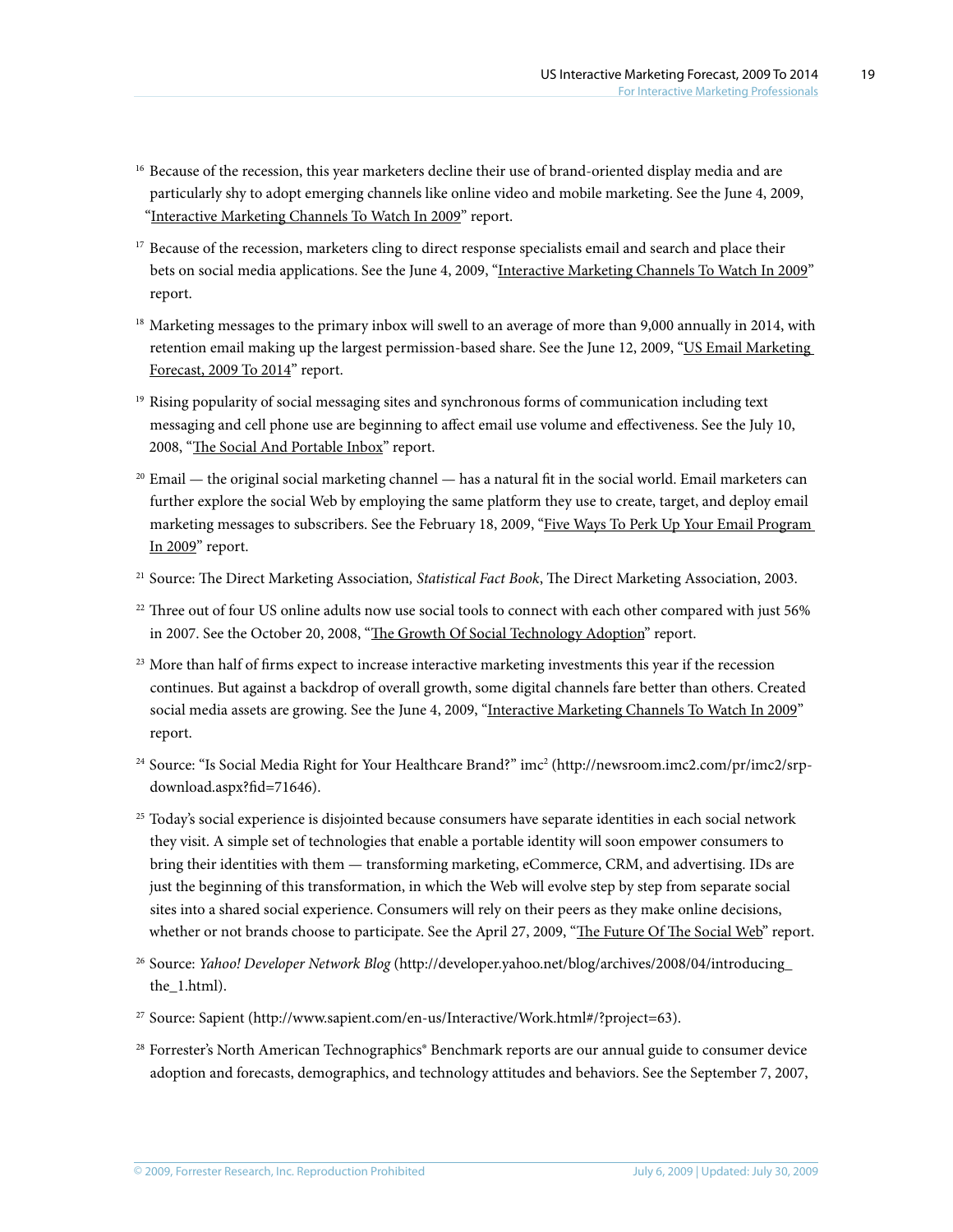["The State Of Consumers And Technology: Benchmark 2007"](http://www.forrester.com/go?docid=42869&src=47730pdf) report, and see the July 21, 2008, "The State [Of Consumers And Technology: Benchmark 2008"](http://www.forrester.com/go?docid=44126&src=47730pdf) report.

- <sup>29</sup> Increased consumer awareness of mobile does not mean marketers should prefer mobile marketing over more tested media like search and email marketing. But Forrester does recommend that marketers invest cautiously in mobile during the present recession. See the May 4, 2009, "[Does Mobile Marketing Matter](http://www.forrester.com/go?docid=53590&src=47730pdf)  [Yet?"](http://www.forrester.com/go?docid=53590&src=47730pdf)report.
- <sup>30</sup> Mobile strategy development begins with a data-based understanding of how mobile-advanced your brand's consumers are and will be, and that insight comes from Mobile Technographics. See the April 9, 2009, "Mobile Technographics<sup>®"</sup> report.
- <sup>31</sup> The new global advertising forecast from PricewaterhouseCoopers expects a "permanent reduction in total advertising spend, as dollars formerly 'wasted' through inaccurate targeting are saved and reallocated to other priorities." Source: Global Entertainment and Media Outlook: 2009-2013, PricewaterhouseCoopers [\(http://www.pwc.com/extweb/home.nsf/docid/53DE83280330D6C4852575CA002A12C5\)](http://www.pwc.com/extweb/home.nsf/docid/53DE83280330D6C4852575CA002A12C5).
- <sup>32</sup> Kimberly-Clark Worldwide's Huggies dropped TV ads from its marketing plan to emphasize the digital and print media its new mom target uses most. Source: Jack Neff, "New Huggies, Old Spice Launches to Go TV-Free," *Advertising Age*, May 4, 2009 (http://adage.com/article?article\_id=136419).
- <sup>33</sup> Today's agencies fail to help marketers engage with consumers, who, as a result, are becoming less brandloyal and more trusting of each other. To turn the tide, marketers will move to the Connected Agency one that shifts from making messages to nurturing consumer connections, from delivering push to creating pull interactions, and from orchestrating campaigns to facilitating conversations. See the February 8, 2008, ["The Connected Agency"](http://www.forrester.com/go?docid=43875&src=47730pdf) report.
- <sup>34</sup> Online publishers are in a bind. Even as their online audiences reach record numbers, publishers feel downward pricing pressure for advertising. See the March 19, 2009, "Six Ways Online Publishers Can Boost [CPMs](http://www.forrester.com/go?docid=53816&src=47730pdf)" report.